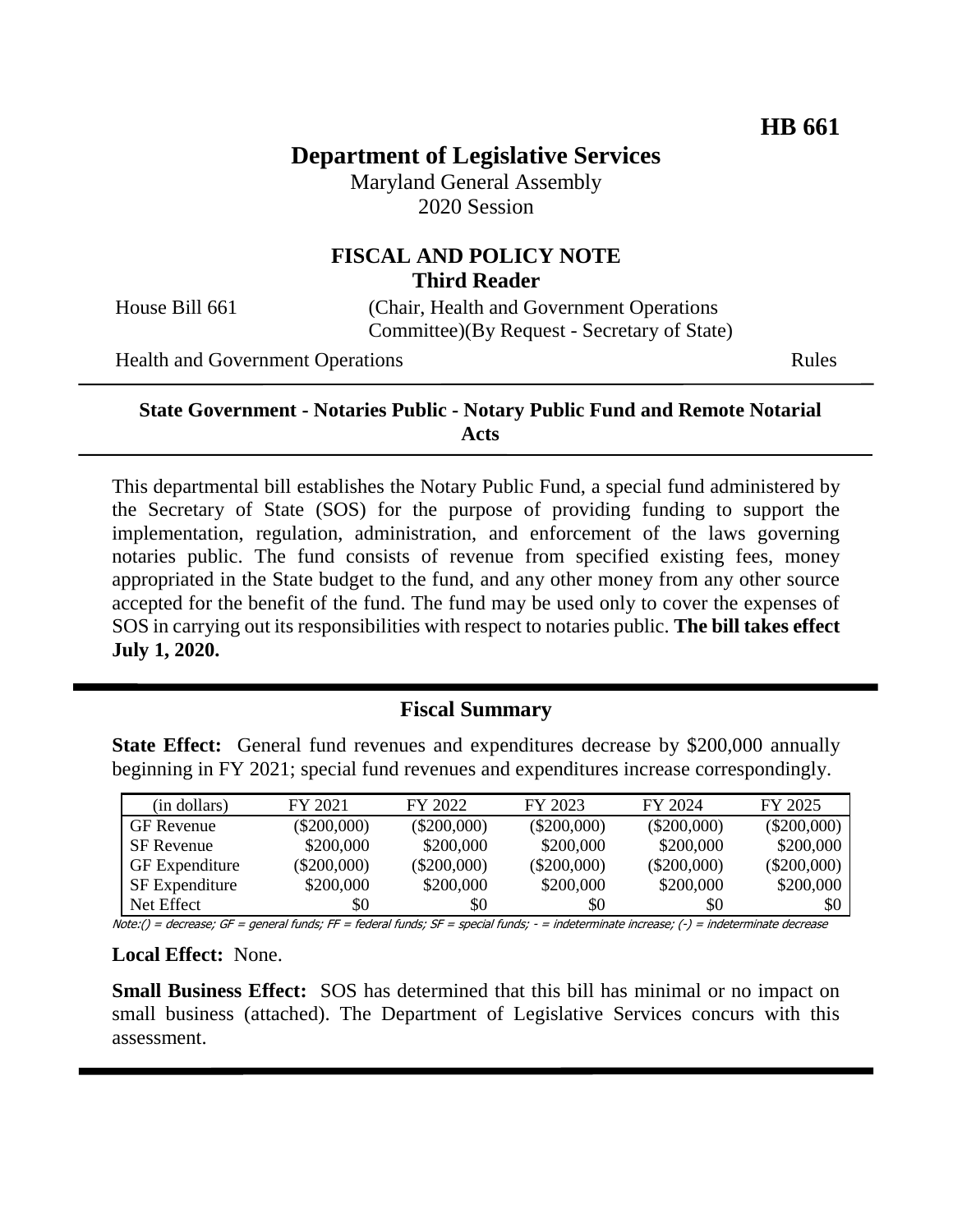## **Analysis**

**Bill Summary:** The State Treasurer must hold the fund separately, and the Comptroller must account for the fund. The State Treasurer must invest the money of the fund in the same manner as other State money may be invested. Interest earnings are credited to the fund. Expenditures from the fund may be made only in accordance with the State budget.

Fees assessed by SOS for the processing of applications, issuance and renewal of notarial commissions, returned checks, and preparation and furnishing of specified lists of information to requestors must be distributed to the fund.

**Current Law/Background:** SOS may fix reasonable fees as required for the processing of applications and the issuance and renewal of notarial commissions and may charge a reasonable fee of up to \$25 for checks returned for insufficient funds. Under regulations adopted by SOS, each application for an original or renewal appointment as a notary public must be accompanied by a processing fee of \$9 payable to SOS.

In addition, SOS may charge a reasonable fee for the cost of preparing a list of public information in its records to provide to a person who requests it, as specified. SOS may charge a reduced fee if a list is requested for governmental or nonprofit purposes.

Chapter 407 of 2019, which takes effect October 1, 2020, alters the requirements to become a notary public, authorizes a notary to perform electronic notarization and remote notarization under specified conditions, specifies restrictions on allowable acts by a notary public, and generally updates provisions related to performing and maintaining records of notarial acts. The Act authorizes SOS to adopt implementing regulations. The Governor's proposed fiscal 2021 budget includes \$198,000 for the addition of 3.5 new contractual positions and \$364,000 for contractual information technology (IT) services associated with the implementation of Chapter 407.

SOS advises that the fund contemplated under the bill will provide a funding stream for IT upgrades needed to comply with the requirements of Chapter 407. According to SOS, there are approximately 80,000 notaries public commissioned in the State.

**State Fiscal Effect:** SOS advises that it reduced its processing fee from \$20 to \$9 in fiscal 2016, and has annually collected approximately \$200,000 in fees related to notarial commissions since then. Under the bill, such fees are distributed to the new special fund rather than the general fund. Accordingly, based on recent annual fee revenue totals in recent years, general fund revenues decrease by an estimated \$200,000 annually, and special fund revenues for the Notary Public Fund increase correspondingly. To the extent that fee revenues are greater or less in a particular fiscal year, the decrease in general fund revenues – and increase in special fund revenues – is greater or less.

HB 661/ Page 2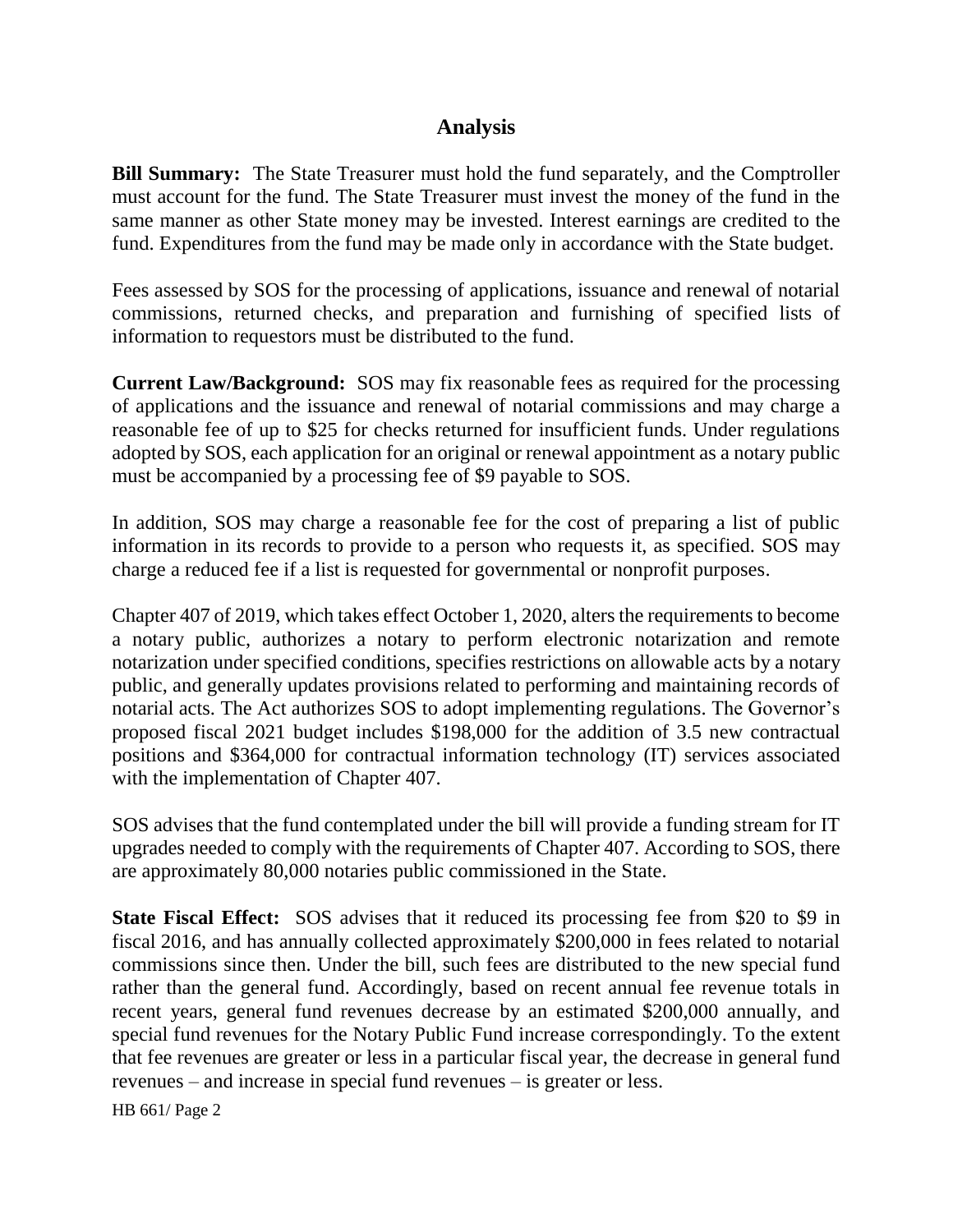As a result of the bill's changes, general fund expenditures for SOS decrease by an estimated \$200,000 annually beginning in fiscal 2021, and special fund expenditures increase correspondingly.

## **Additional Information**

**Prior Introductions:** None.

**Designated Cross File:** None.

**Information Source(s):** Secretary of State; Department of Budget and Management; Department of Legislative Services

**Fiscal Note History:** First Reader - February 21, 2020 lm/mcr Third Reader - April 13, 2020

Analysis by: Elizabeth J. Allison Direct Inquiries to:

(410) 946-5510 (301) 970-5510